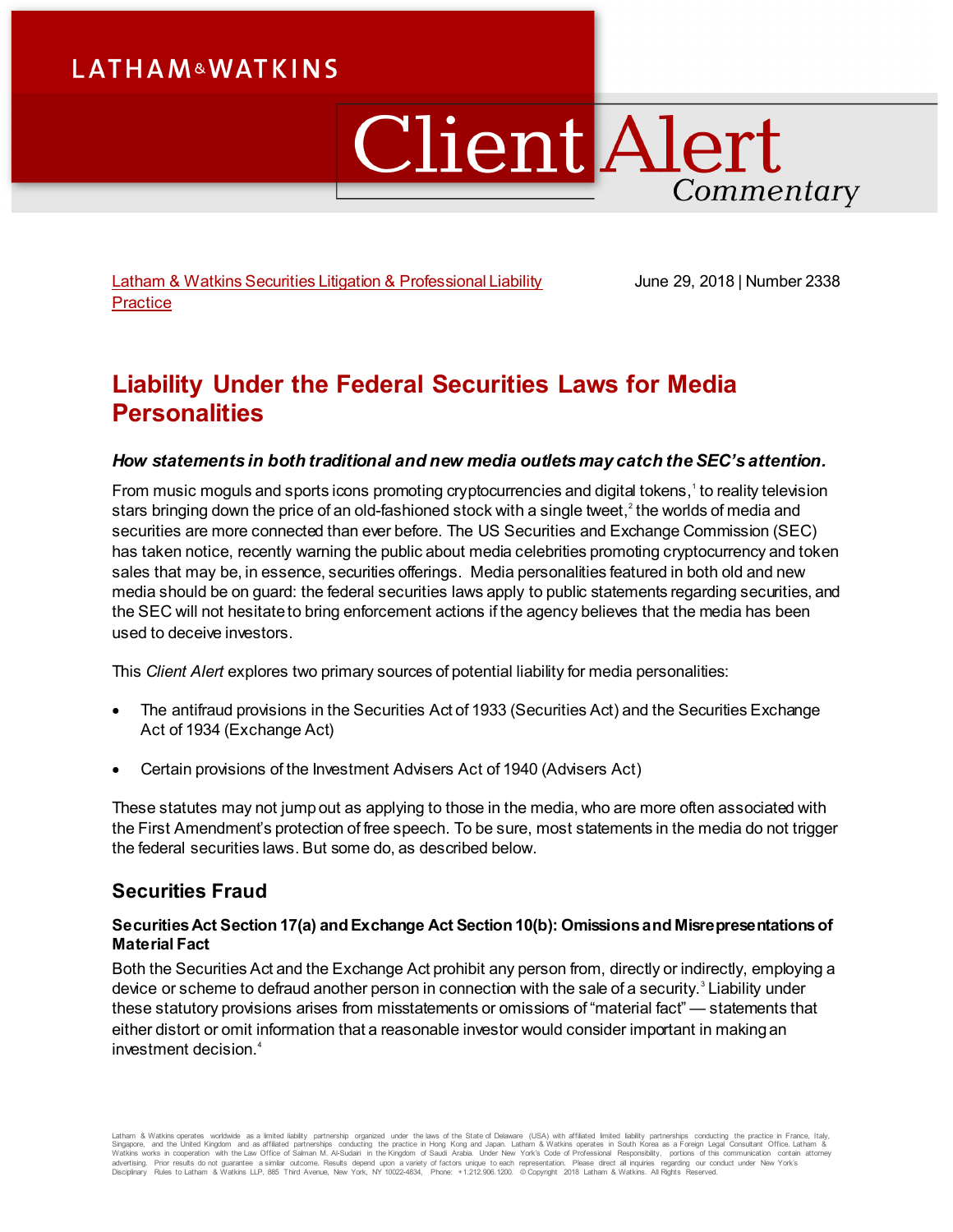Under Section 17(a)(1) and Section 10(b), the SEC must prove a defendant acted with scienter, or an intent to deceive. Different jurisdictions apply different standards to determine whether a person acted with scienter, but typically scienter requires actual knowledge that a statement is false or misleading, or that the person acted recklessly in disregarding the possibility that the statement is false or misleading. By contrast, Sections 17(a)(2) and 17(a)(3) do not require scienter — liability under those sections requires only that the defendant acted negligently in making a false or misleading statement, or engaging in a "scheme" to mislead.

Media personalities can face liability if they issue statements promoting investment opportunities without support. For instance, in 2012, the SEC charged Matthew Gagnon for statements on his website advertising what turned out to be a Ponzi scheme.<sup>[5](#page-4-4)</sup> The website advertised itself as the "world's finest and largest opportunity review website," and one of the "opportunities" it described was an investment program offered by Legisi Holdings, LLC. Gagnon touted Legisi as "literally the greatest [business opportunity] I have ever seen." But Gagnon had not performed any due diligence about the profitability of the Legisi program, and either knew his claims were false or recklessly disregarded clear indications they were false. By advertising an investment opportunity without having done any diligence on it, Gagnon violated Section 17(a) and Section 10(b).

Similarly, in March 2016, the SEC alleged that Tobin Smith violated Section 17(a) and Section 10(b) based on a scheme to manipulate the price of a stock. Smith, along with the CEO of IceWeb, Inc. (IWEB) and a broker, agreed to manipulate the price of the IWEB stock through a series of false statements in various electronic media, including a blog. $^\circ$  Smith entered into two separate agreements as part of the scheme, and received cash and stock for promoting IWEB. Specifically, Smith made false and misleading statements on reports, updates, and social media blogs regarding IWEB. Smith also sent false advertisements to email subscriber lists, in which he described himself as a contributor and market analyst for Fox News and the Fox Business Network.

Efforts to manipulate stock price may also create liability if short-sellers or others make false statements intended to decrease a particular stock's price. For instance, in *SEC v. Craig*, the SEC sued James Alan Craig for tweeting false statements about two publicly traded companies, Audience, Inc. and Sarepta Therapeutics, Inc.<sup>[7](#page-5-1)</sup> Craig posed as securities research firms on Twitter, and claimed that the DOJ and the FDA were investigating Audience and Sarepta. As a result of his false tweets, the share prices of both companies fell significantly — Nasdaq even temporarily stopped the trading of Audience's stock. After tweeting the false information, Craig bought and sold the shares of the companies to profit personally. The SEC alleged that the false tweets violated Section 17(a) of the Securities Act and Section 10(b) of the Exchange Act.

#### **Securities Act Section 17(b): The Anti-Touting Provision**

Media personalities may also face liability for failing to disclose material conflicts of interest.<sup>8</sup> Specifically, Section 17(b) of the Securities Act — commonly known as the "anti-touting" provision — "prohibits the practice of publicizing securities in return for past or future undisclosed compensation from an issuer, underwriter, or dealer."<sup>[9](#page-5-3)</sup>

The SEC has not hesitated to bring enforcement actions against public figures for violations of the antitouting provision. For example, the SEC charged a television personality, Courtney Smith, for touting the stock of GenesisIntermedia (GENI) — in violation of the Securities Act's anti-touting provision — in various media, including several television appearances and in website postings.<sup>[10](#page-5-4)</sup> The SEC alleged that Smith received secret payments from GENI's President and Chairman in exchange for touting GENI stock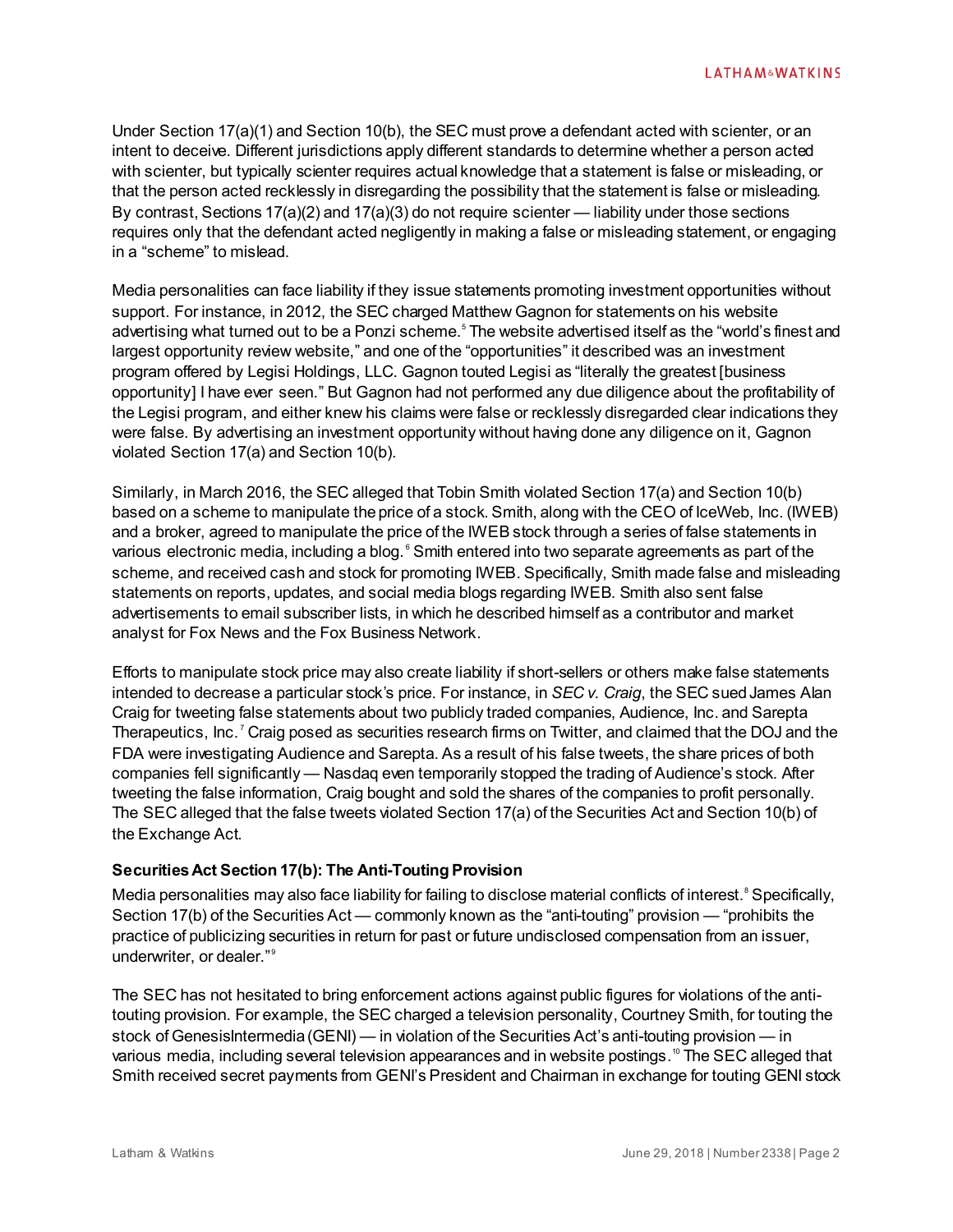during several television appearances. <sup>[11](#page-5-5)</sup> Smith never disclosed that he received compensation in exchange for touting GENI stock.

The SEC also brings enforcement actions against lesser-known individuals who have modest followings for their stock picks. For example, in one case the SEC brought an enforcement action for a violation of the anti-touting provision based on statements in a newsletter about various companies. $^{\rm 12}$  $^{\rm 12}$  $^{\rm 12}$  The newsletter positively discussed businesses' prospects, characterizing them as "picks" or "hot stocks."<sup>[13](#page-5-7)</sup> The SEC alleged the defendants did not disclose that they received more than US\$1.2 million in stock and cash from companies they identified as hot stocks.

The SEC recently invoked the anti-touting provision in a statement that took aim at media personalities using their platforms to promote securities and digital asset offerings. The SEC urged investors to use caution if considering celebrity-backed initial coin offerings (ICOs). [14](#page-5-8) According to the SEC, "celebrities and others [who] are using social media networks to encourage the public to purchase stocks and other investments" must be careful to "disclose the nature, source, and amount of any compensation paid, directly or indirectly, by the company in exchange for the endorsement."<sup>[15](#page-5-9)</sup> Failure to disclose this information, the SEC stated, could open up the celebrities to enforcement action. The SEC's statement suggests that the agency will scrutinize the conduct of celebrities pitching digital assets and securities, and media personalities can reasonably expect the SEC to bring enforcement actions for violations of the anti-touting provision.

#### **Fraud and the First Amendment**

The First Amendment has not been extended to protect the kinds of speech typically at issue in securities fraud cases. As one court summarized succinctly: "the First Amendment does not shield fraud."<sup>[16](#page-5-10)</sup>

For media personalities who have made misrepresentations or omissions, First Amendment arguments have fallen on deaf ears. In *SEC v. Pirate Investor LLC*,<sup>[17](#page-5-11)</sup> for example, the SEC brought an enforcement action against Pirate Investor, a limited liability company that published investment newsletters and sent email "blasts.["18](#page-5-12) One of these blasts was a "Super Insider Tip E-mail" claiming that a senior executive at a company had provided Pirate Investor with insider information, which the company would reveal only after the reader payed a fee.<sup>[19](#page-5-13)</sup> The SEC brought suit alleging that Pirate Investor's claims that it possessed inside information were untrue, violating Section 10(b) of the Exchange Act.<sup>[20](#page-5-14)</sup> The Fourth Circuit rejected the defendant's claim that the First Amendment barred the SEC's enforcement action, holding that liability based on "[p]ublishing fraud, whether it be common law fraud or securities fraud, simply does not violate the First Amendment."[21](#page-5-15)

Nor has the First Amendment proven an effective shield against prosecution for failure to disclose a quid pro quo. In *United States v. Wenger*, the host of a radio program called *The Next Superstock* was convicted of criminal securities fraud for failure to disclose that he agreed to receive 5.5 million shares of stock from one of the companies that he promoted.<sup>2</sup> The Tenth Circuit Court of Appeals rejected Wenger's defense that the First Amendment protected his speech. First, the court held that the disclosures required by the Securities Act are categorically considered forms of commercial speech, and therefore are subject to less constitutional protection.<sup>[23](#page-5-17)</sup> Second, the court held that if scrutinizing commercial speech restrictions, the government's interest in preventing consumer deception is presumptively substantial. Moreover, that the disclosure of merely factual and uncontroversial information is not unduly burdensome. $^{24}$  $^{24}$  $^{24}$  In sum, "the promoter must provide a disclaimer as to each security he touts at the time he promotes the security," and this disclosure does not violate the First Amendment.<sup>[25](#page-5-19)</sup>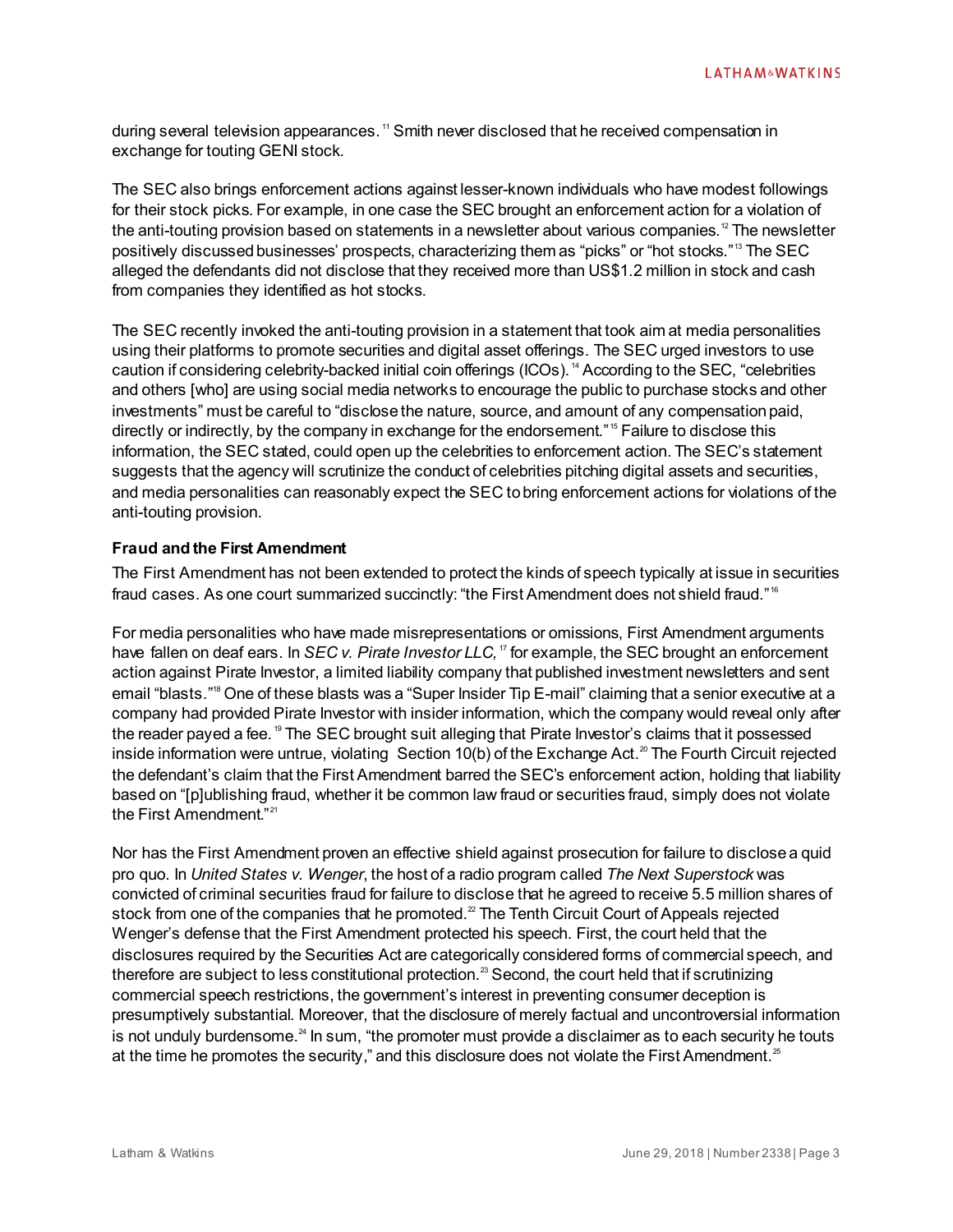## **Potential Liability Under The Investment Advisers Act**

The Advisers Act was "the last in a series of acts designed to eliminate certain abuses in the securities industry, abuses which were found to have contributed to the stock market crash of 1929 and the depression of the 1930's."[26](#page-5-20) The Advisers Act regulates "investment advisors," which it defines as:

*"Any person who, for compensation, engaged in the business of advising others, either directly or through publications or writings, as to the value of securities or as to the advisability of investing in, purchasing, or selling securities, or who, for compensation and part of a regular business, issues or promulgates analyses or reports concerning securities … "[27](#page-5-21)*

Any person who meets the Advisers Act's definition of investment adviser, whether the person is registered with the SEC as an investment adviser or not, is subject to the Advisers Act's antifraud provision. This provision requires full disclosure of material facts to advisory clients.<sup>[28](#page-5-22)</sup>

Courts and the SEC have generally taken a broad view of the *types* of communications that can establish an actor as an investment adviser. In *SEC v. Financial News Associates*,<sup>[29](#page-5-23)</sup> for example, the court upheld the SEC's enforcement action against a monthly newspaper entitled "Investment Intelligence." The newspaper was subscription-based and served as a vehicle of "professional forecasting which renders 'specific recommendations on what, and when, to buy and sell."<sup>[30](#page-5-24)</sup> The SEC alleged — and the court agreed — that through its newspaper, Financial News Associates functioned as an unregistered investment adviser in violation of the Advisers Act.

However, First Amendment considerations temper the Advisers Act's seemingly broad reach. In *Lowe v. SEC*, [31](#page-5-25) the Court held that the Advisers Act was not intended to regulate the broad publication of *general*  investment advice. According to the Court, Congress was "undoubtedly aware" of the First Amendment's broad protections for publications when it passed the Advisers Act, and did not intend to disturb those protections.<sup>32</sup> The Advisers Act's requirements, the Court held, were only meant to reach those engaged in "individual advice attuned to [a] specific portfolio or to [a] client's particular needs."<sup>[33](#page-5-27)</sup> "As long as the communications between [the entity at issue] and their subscribers remain entirely impersonal and do not develop into the kind of fiduciary, person-to-person relationships that ... are characteristic of investment adviser-client relationships," the Court reasoned, "we believe the publications are, at least presumptively, [outside of the scope of the Advisers Act]."[34](#page-5-28)

In light of *Lowe*, most media personalities can rest easy when it comes to Advisers Act liability. Typically, securities commentary in the media is "circulated ... to the public at large in a free, open market — a public forum in which typically anyone may express his views." That type of speech is a type of activity the Court expressly immunized from regulation under the Advisers Act. At the same time, however, media personalities should be cognizant of the fact that, as their advice becomes increasingly tailored to a particular client's needs, they risk running into SEC enforcement action.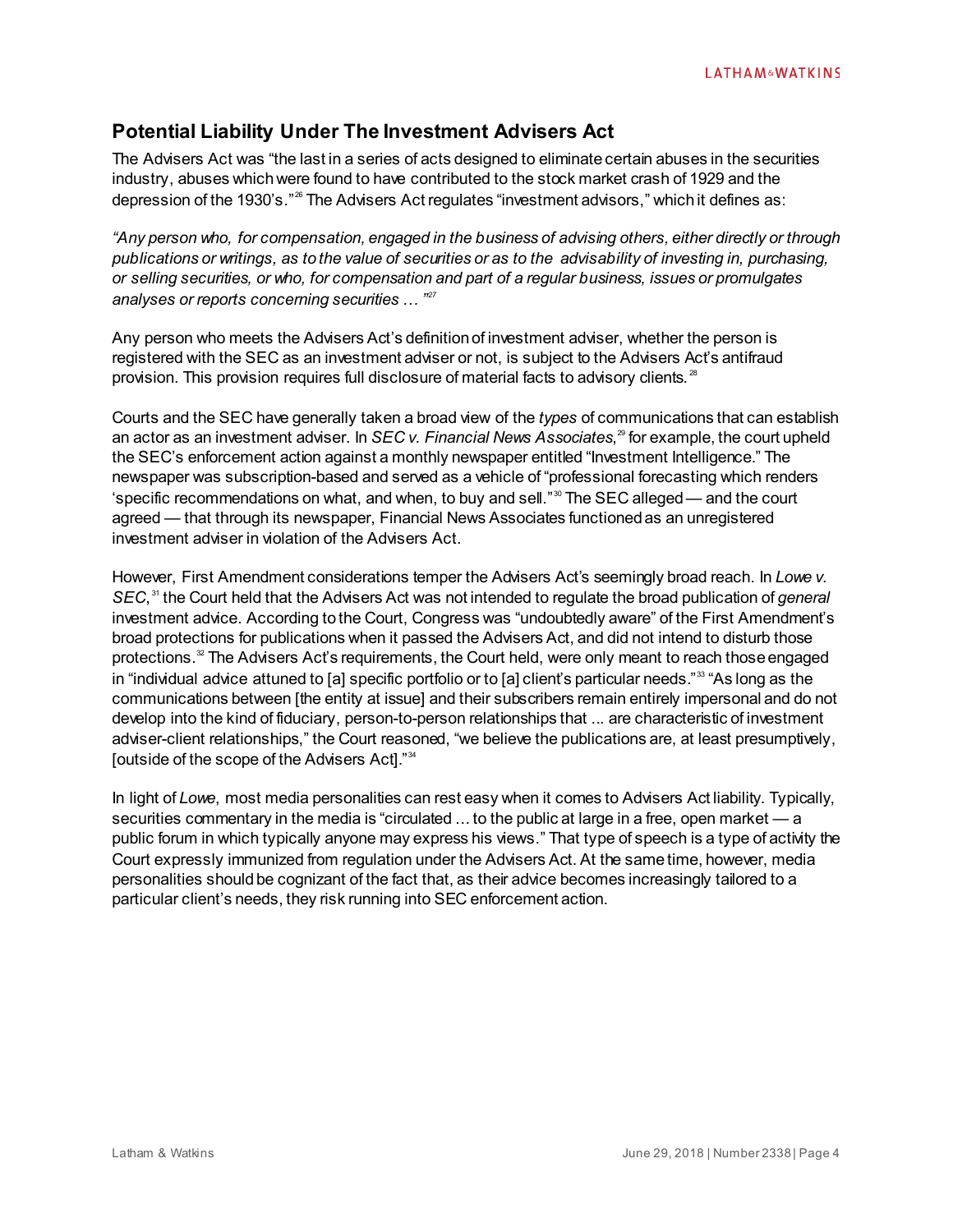If you have questions about this *Client Alert*, please contact one of the authors listed below or the Latham lawyer with whom you normally consult:

**[John J. Sikora Jr.](https://www.lw.com/people/john-sikora)** [john.sikora@lw.com](mailto:john.sikora@lw.com) +1.312.876.6580 Chicago

**[Eric R. Swibel](https://www.lw.com/people/eric-swibel)** [eric.swibel@lw.com](mailto:eric.swibel@lw.com) +1.312.777.7185 Chicago

#### **You Might Also Be Interested In**

[SEC Investigations Guide](https://www.lw.com/thoughtLeadership/SEC-investigations-guide)

[What the Supreme Court's Whistleblower Decision Means for Companies](https://www.lw.com/thoughtLeadership/supreme-court-whistleblower-decision-companies)

**[Are Your Employees Trading Bitcoin? Addressing Cryptocurrencies in Compliance Policies](https://www.lw.com/thoughtLeadership/latham-addressing-cryptocurrencies-in-compliance-policies)** 

[We've Got Washington Covered](https://www.lw.com/practices/wevegotwashingtoncovered)

*Client Alert* is published by Latham & Watkins as a news reporting service to clients and other friends. The information contained in this publication should not be construed as legal advice. Should further analysis or explanation of the subject matter be required, please contact the lawyer with whom you normally consult. The invitation to contact is not a solicitation for legal work under the laws of any jurisdiction in which Latham lawyers are not authorized to practice. A complete list of Latham's *Client Alerts* can be found a[t www.lw.com](http://www.lw.com/). If you wish to update your contact details or customize the information you receive from Latham & Watkins, visi[t https://www.sites.lwcommunicate.com/5/178/forms](https://www.sites.lwcommunicate.com/5/178/forms-english/subscribe.asp)[english/subscribe.asp](https://www.sites.lwcommunicate.com/5/178/forms-english/subscribe.asp) to subscribe to the firm's global client mailings program.

#### **Endnotes**

 $\overline{a}$ 

<span id="page-4-0"></span><sup>1</sup> Ricardo Esteves, *SEC May Pursue Celebrities Who Have Endorsed Alleged ICO Scam*, NEWS BTC (April 9, 2018, 1:47 P.M.) <https://www.newsbtc.com/2018/04/09/floyd-mayweather-dj-khaled-risk-lawsuits-alleged-ico-scam/>.

<span id="page-4-1"></span><sup>&</sup>lt;sup>2</sup> Janko Roettgers, *Kylie Jenner Tweet, CEO Compensation Package News Drag Snap Stock Down 8%, VARIETY (Feb. 22, 2018,* 11:49 A.M.) https://variety.com/2018/digital/news/kylie-jenner-tweet-snap-stock-1202707865/.

<span id="page-4-2"></span><sup>3</sup> *See* SEC v. Gagnon, No. 10-cv-11891, 2012 WL 994892 at \*9 (E.D. Mich. March 22, 2012) ("Section 17(a) of the Securities Act, Section 10(b) of the Exchange Act, and Rule 10b-5 are essentially coextensive."). *See also id.* (noting that "[s]cienter is a requirement to establish violation of Section 17(a) of the Securities Act, Section 10(b) of the Exchange Act, and Rule 10b-5 thereunder" (citing Ernst & Ernst v. Hochfleder, 425 U.S. 185 (1976)).

<span id="page-4-3"></span><sup>4</sup> *See* T.S.C. v. Northway, Inc*.,* 426 U.S. 438 (1976).

<span id="page-4-4"></span><sup>5</sup> *Gagnon*, No. 10-cv-11891, 2012 WL 994892 at \*1 (E.D. Mich. March 22, 2012).